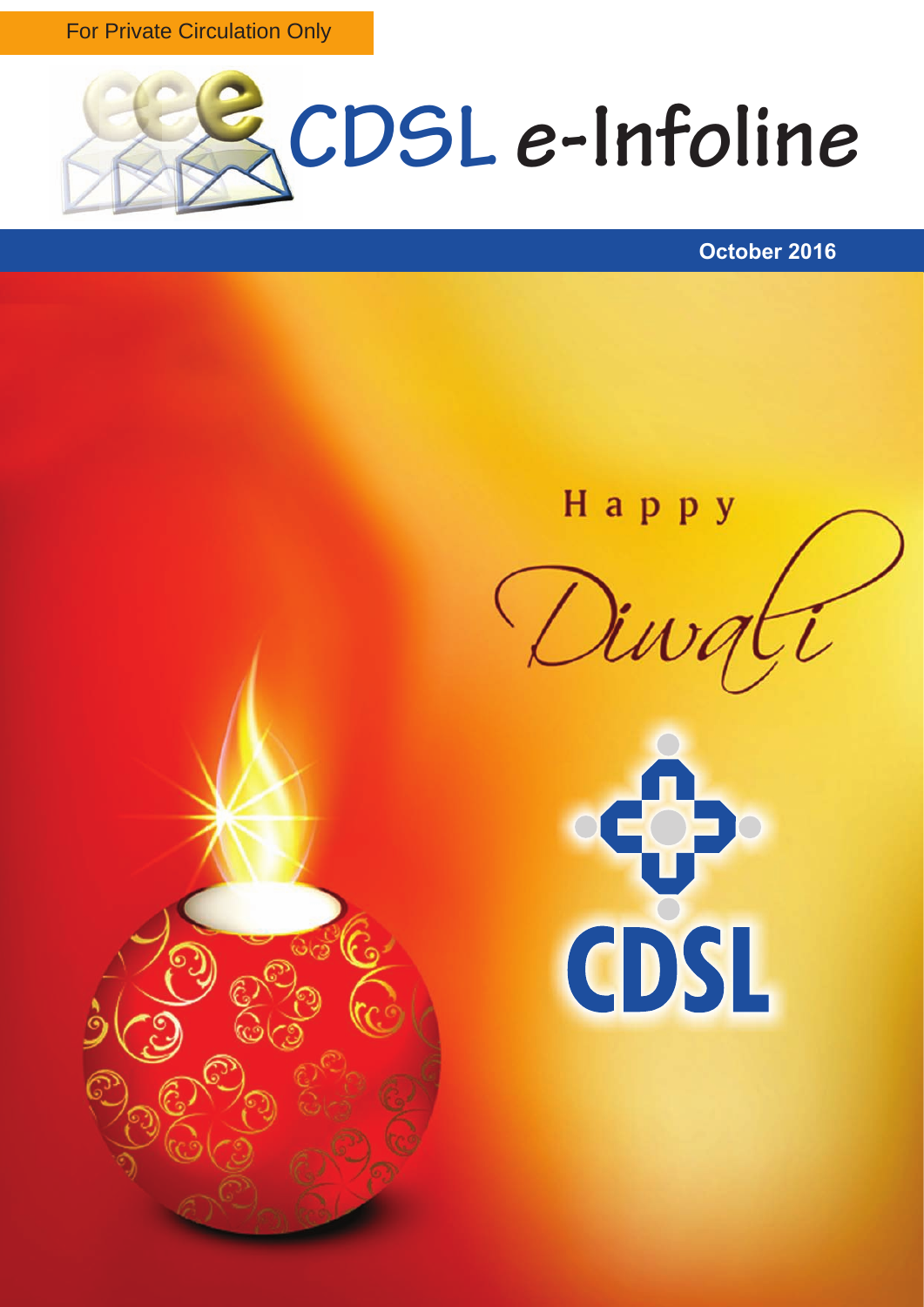

During the last 12 months, the number of active BO accounts with CDSL has increased from 1.01 Crore as on September 30, 2015 to 1.15 Crore as on September 30, 2016, which indicates growth of 13.86 %.



As on September 30, 2016 CDSL has 583 DPs offering DP services from over 17,000 locations across the country. These DPs comprise of CMs, Banks, NBFCs& Custodians.



The securities of almost all listed companies have been admitted with CDSL for demat. Further, a large number of Private Limited and unlisted companies are also admitted with CDSL. As on September 30, 2016, the securities of 9909 unique companies have been admitted for demat with CDSL.

### **NATIONALACADEMIC DEPOSITORY(NAD)**



*Inauguration of National Conference on NAD by Hon. Minister of HRD, Shri Prakash Javadekar at New Delhi on September 9, 2016.*

Academic records maintained in paper form are susceptible to hazards such as spoilage and forgery and their retrieval is cumbersome. National Academic Depository (NAD) aims to eradicate these hazards and help validate the authenticity of awards and ensure safe storage and easy retrieval. At the recently concluded NAD Awareness Conference held in Delhi on 9th September, 2016, Hon. Minister of HRD, Shri Prakash Javadekar emphasized to roll out NAD at the earliest. CDSLVentures Limited, a wholly owned subsidiary of CDSL, has been designated by the MHRD, Government of India, to address various issues such as storage, authenticity and verifiability of Academic Awards. CVL has developed an online portal www.nad.co.in wherein Academic Institutions (AI) can upload awards, thus making them permanently available to all stakeholders, such as students, AIs enrolling students for higher studies, employers and verifying entities. No award is shared with any entity without the express consent of the Student, thereby preserving privacy of the Awards. MHRD and UGC in association with both the depositories had also arranged awareness workshops at Kochi, Guwahati, Mumbai and New Delhi for AIs.

#### **SETTLEMENT OF G-SEC TRADES BY BOs ON NDS-OM PLATFORM THROUGH ELIGIBLE DPs**

Retail investors who trade in Government Securities (G-Secs) could do so only through a Primary Dealer registered with the Reserve Bank of India (RBI). RBI vide its circular reference no. **FMRD. DIRD. 3/14.03.07/ 2016-17** dated July 28, 2016 has informed that Demat Account Holders of depositories would be allowed to put through trades in G-Secs on the Negotiated Dealing System - Order Matching (NDSOM) platform through their respective Depository Participant (DP) bank. The aforementioned bank DPs have to be a direct member of NDS-OM and The Clearing Corporation of India Ltd.(CCIL) and hold an SGL account with RBI. This facility is aimed at helping the retail individual investor gain an easy and efficient access to the G-Sec market.

To get a complete overview of the operational process flow with regards to the settlement of G-Sec trades on NDS-OM platform at CDSL, kindly refer to CDSL communique number [6078.](https://www.cdslindia.com/publications/commprocedure.aspx?eventid=DP6078)

### **REGISTRATION FOR STATEMENT OF ACCOUNT THROUGH ELECTRONIC MODE**

In its endeavour to promote paperless transactions, CDSL encourages BOs to modify / update details in their demat account electronically which do not require any documentary proof (Communiqué no. CDSL/OPS/DP/POLCY/2532). BOs were also encouraged to

give their consent to receive the transaction cum holding statement in electronic form to the registered e-mail ids in their demat accounts vide communique no.CDSL/OPS/DP/REPRT/4900 dated December 26, 2014.

BOs are requested to register the change in mode of receipt of statement of account by using the following alternate sources:

- 1. Aletter signed by the first holder.
- 2. An email sent from the registered email id of the BO as recorded in the CDSL system.
- 3. Send a request through website of the DP through a secured URL with 'https' with specific login and password provided by the DP through its website.
- 4. Arequest sent through IVRS system by using tele-pin, provided that:
- a. The DPensures that such request is received from the BO's registered mobile number.
- b. BOs are verified by using tele-pin sent to BOs at their registered address at the time of registering BOs for IVRS facility.
- 5. A request received through ATM in case of Bank DPs, provided that verification of BO is done through ATM pin or OTP sent to the BO's registered mobile number.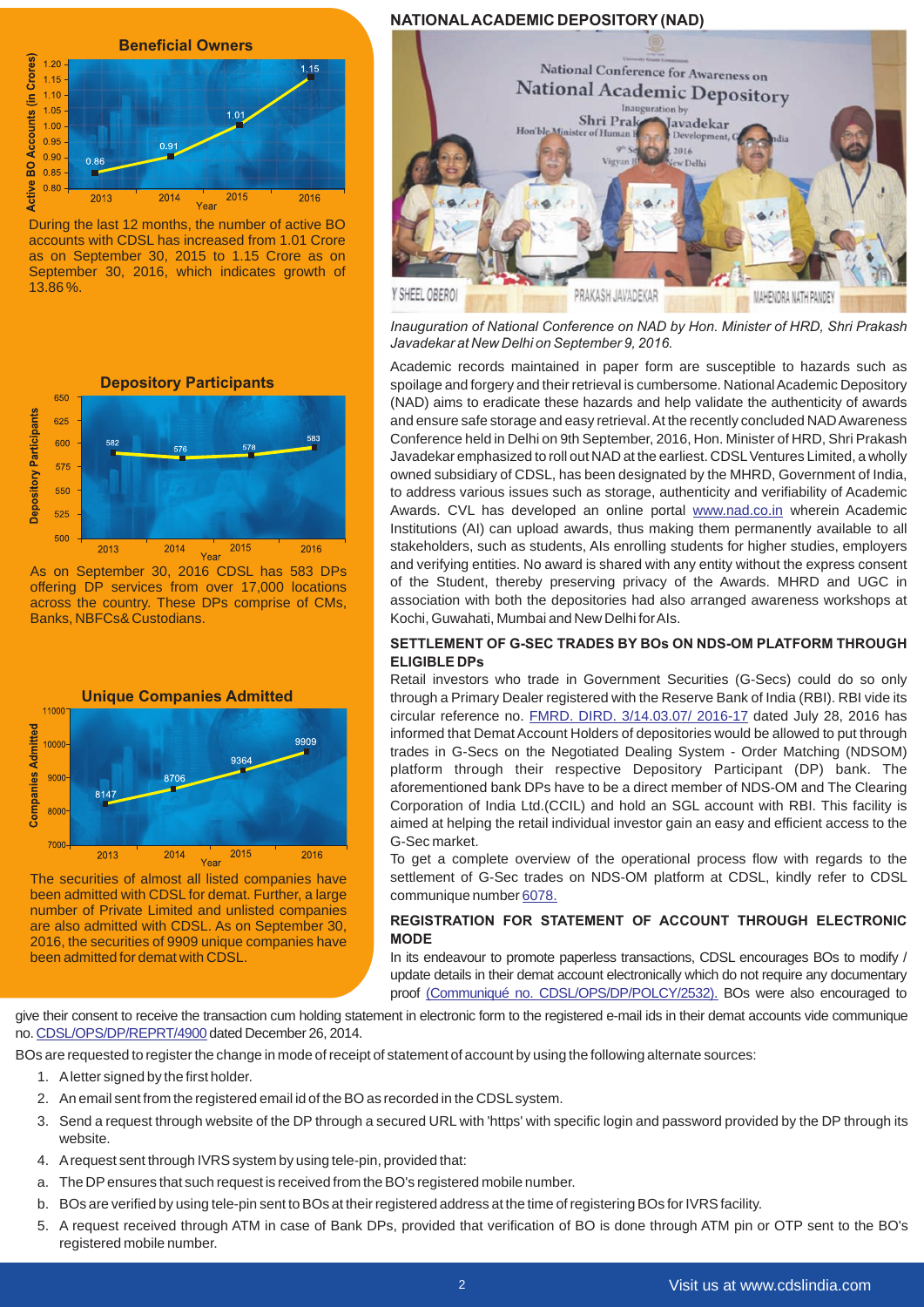# **CDSL e-Infoline**

### **NEW FACILITIES WITH RESPECT TO CONSOLIDATED ACCOUNT STATEMENT (CAS)**

CDSL has implemented new facilities with respect to CAS through the BO's easi/easiest login id and also through CAS login that is available to BOs on CDSL's website, www.cdslindia.com.

- 1. Update of email id and mode of receipt of account statement directly on CDSLsystem.
- 2. Viewing and downloading of CAS sent by CDSL through the 'CAS' tab.

For more details, kindly refer to Communique no. [CDSL/OPS/DP/SYSTM/6070](https://www.cdslindia.com/publications/commprocedure.aspx?eventid=DP6070) dated August 09, 2016.

### **NISM DEPOSITORYOPERATIONS CPE PROGRAM**

As an NISM accredited CPE Provider for conducting the Depository Operations Program, CDSL conducted CPE training programmes at Ludhiana on August 06, 2016, Kochi on August 20, 2016 and September 01, 2016, New Delhi on August 27, 2016, Jaipur on September 10, 2016, Mumbai on October 01, 2016 and Kolkata on October 07, 2016.

### **TRAINING PROGRAMMES FOR COMPLIANCE OFFICERS AND DP OFFICIALS**

CDSL organizes periodic training programmes for compliance officers and DP officials with a view to increase the effectiveness of compliance with special focus on Prevention of Money Laundering (PMLA), Foreign Account Tax Compliance Act (FATCA) and other Compliance requirements. Training programmes were conducted in Bengaluru, Ahmedabad, Kolkata, Indore, Chennai, Kochi, Jaipur, Hyderabad, Mumbai and Delhi.

### **SHIFTING OF KOLKATAOFFICE**

CDSL has shifted its Kolkata office to a new premises. The new address is as follows:

Unit No - A1 (II) & A1 (III), Block - A, 01st Floor, 22 Camac Street, (Abanindranath Thakur Sarani), Kolkata - 700016, West Bengal. Phone No - 08820274880

### **SUCCESSFULFACILITATION OF ELECTRONIC VOTING**

CDSL's e-Voting System for Corporates is a web based platform which enables companies obtain votes for resolutions from its shareholders, electronically, in a quick and cost efficient manner. At present, more than 4600 companies have signed agreements with CDSL for availing its e-Voting facility, of which over 4000 companies have used CDSL's e-Voting Platform, www.evotingindia.com, to conduct electronic voting for AGMs and postal ballot resolutions for over 11,500 occasions. Many prominent Clubs, Export Promotion Councils and Trade Organizations have also signed the agreement with CDSL for availing e-Voting facility. This enables shareholders to cast their vote electronically and also facilitates the Scrutinizer in getting a consolidated voting report. To register your company for e-Voting, please contact Mr. Anand Tirodkar on 022- 22728153, anandt@cdslindia.com or Mr. Ankit Bandivadekar on022 - 22728634, <u>ankitb@cdslindia.com</u>.

### **e-VOTING AT AGM/EGM VENUE AND OTHER FACILITIES**

CDSL is pleased to announce that it has successfully conducted Tablet based e-Voting at the Annual General Meeting (AGM) venues of corporates such as HDFC Bank Limited, Tata Motors Limited and many others. Shareholders who attend the AGM are able to cast their votes electronically on Tabs/Laptops. This enables paperless voting as shareholders are not required to use physical ballot papers. The system also helps in expediting the completion of the voting procedure and ensures faster announcement of results. CDSL provides a comprehensive package for e-Voting at the venue which includes tablets/laptops pre-installed with e-voting application, internet connectivity and onsite personnel.

Scrutinizers are benefited from the above-mentioned facility as they do not have to verify physical ballot papers. CDSL's system also ensures that shareholders who have cast their votes through remote e-Voting before the AGM are not allowed to e-Vote at the AGM. In order to ensure faster announcement of results, CDSL has also enabled the scrutinizers to download reports which are bifurcated into Remote e-Voting Report and Venue voting report. In addition to the two reports, CDSL also provides a combined voting report to the scrutinizer.

**INVESTOR AWARENESS PROGRAMS (IAPs)** During August and September 2016, CDSL BOPF Trust has conducted 47 IAPs across India. DPs/CMs also Participated in these IAPs. These programs were directed towards educating the investors about depository services and dealing in Capital Markets, etc. For details on forth coming IAPs, Kindly click on [Investor](https://www.cdslindia.com/investors/investor-meet.aspx) Meet.



Mr. Manoj Mahadeshwar of SBICAP Securities Limited addressing the audience at an IAP conducted in Bhubaneshwar, Orissa on October 19, 2016.



Mrs. Aparna Thyagarajan, DGM, SEBI addressing the audience at an IAP conducted in Karaikal, Puducherry on August 25, 2016.



Mr. Aakash Borse of HDFC Securities Private Limited addressing the audience at an IAP conducted in Pune, Maharashtra on September 24, 2016.



Suresh of Karvy Stock Broking Limited addressing the audience at an IAP conducted in Tiruvellore, Tamilnadu on September 09, 2016.